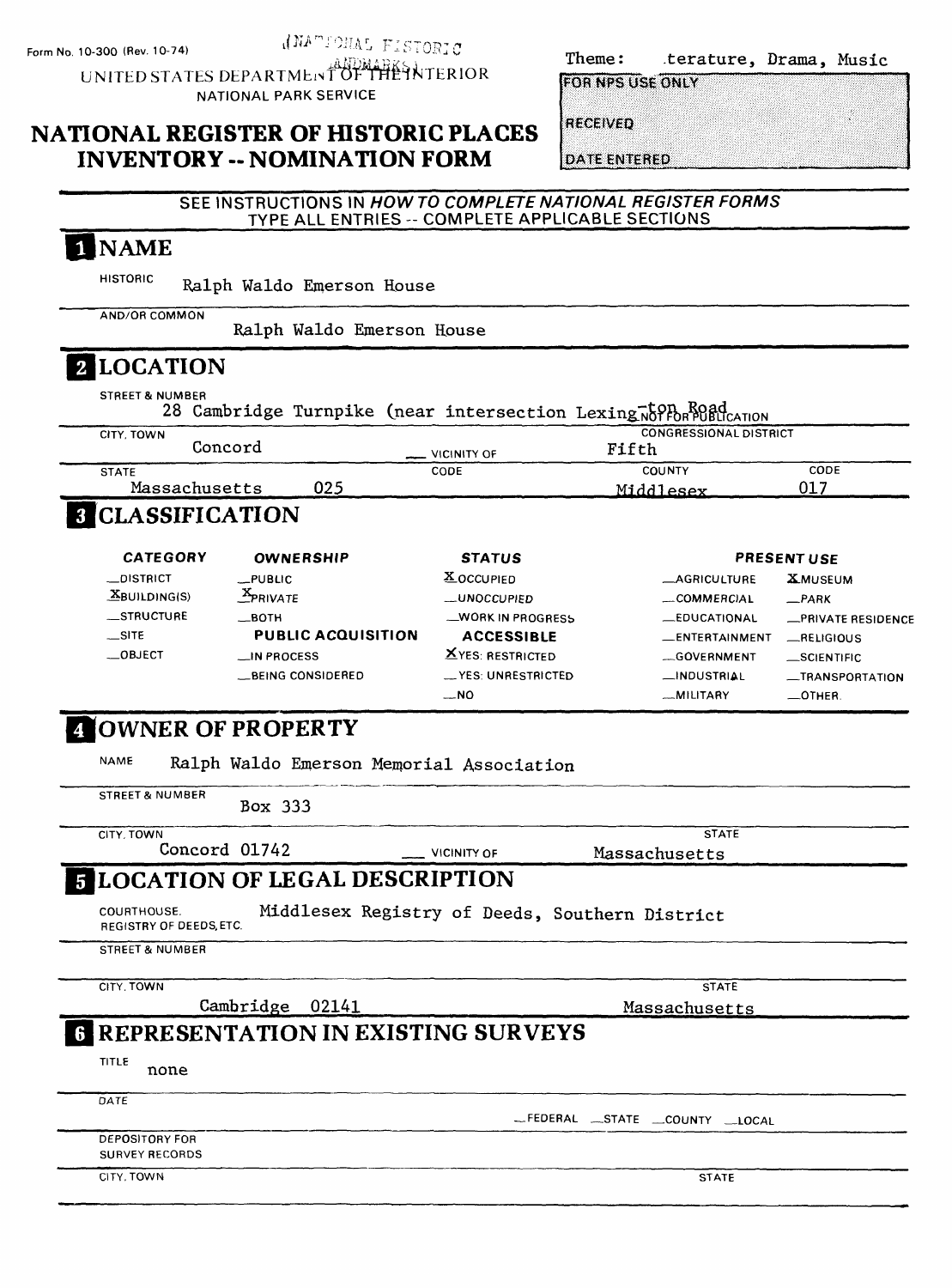

| <b>CONDITION</b>                          |                                              | <b>CHECK ONE</b>               | <b>CHECK ONE</b>                   |      |
|-------------------------------------------|----------------------------------------------|--------------------------------|------------------------------------|------|
| <b>LEXCELLENT</b><br>$X$ GOOD<br>$-$ FAIR | <b>DETERIORATED</b><br>_RUINS<br>__UNEXPOSED | __UNALTERED<br><b>XALTERED</b> | <b>X</b> ORIGINAL SITE<br>$-MOVED$ | DATE |

**DESCRIBE THE PRESENT AND ORIGINAL (IF KNOWN) PHYSICAL APPEARANCE**

The Ralph Waldo Emerson House stands southwest of Cambridge Turnpike near its intersection with Lexington Road in Concord, Massachusetts. The house was built in 1828-29 by John T. Coolidge for his son Charles. Emerson purchased it, with some 2 acres of land, in 1835. He subsequently added to the property, bringing it to the current 9 acres. Immediately to the rear of the house are a garden (maintained much as it was in Emerson's day), the original wooden barn, and a small shed. The remainder of the property, which reaches to Walden Street, is a sloping meadow, through the center of which flows Mill Brook.

When Emerson purchased the 2-story frame and clapboard house, it consisted of an L-shaped main block with hipped roof and a rear service wing with pitched roof. In 1836, he added two rooms at the southwest corner of the main block, giving it a square shape. The upper of those rooms, known as the "Straw Carpet Chamber", was altered and enlarged (by the addition of a bay window) in 1857. At the same time, another room, lighted by a shed dormer, was created in the attic on the southwest side of the house. Named "the den", it was intended as a work area for Emerson, though he rarely used it. Entrances to the house are located at the center of the northeast (front) and southeast elevations; each is covered by a 1-story porch with Doric columns and full entablature. Windows are 6/6 double-hung sash with louvered blinds.

The interior of the house follows a center hall plan with two large, square rooms at either side. To the left of the front entrance are a guest room, which Emerson called the "Pilgrim's Chamber", and the dining room, with the kitchen in the service wing beyond. To the right are Emerson's study, in which the major part of his reading and writing was done, and the parlor. On the second floor are four bedrooms; notable features of the master bedroom are two alcoves reached through round-headed, keystoned arches.

The Emerson House was seriously damaged by a fire in July, 1872. Starting in the attic, it destroyed the roof and much of the second floor. Most of the contents of the house were saved, however, and funds subscribed by Emerson's friends paid for a complete restoration of the building.

The Emerson House is now maintained in good condition. All of its rooms remain as they were after the 1872-73 restoration except the study, whose contents were removed to the Concord Antiquarian Society and replaced by duplicate pieces about 1930.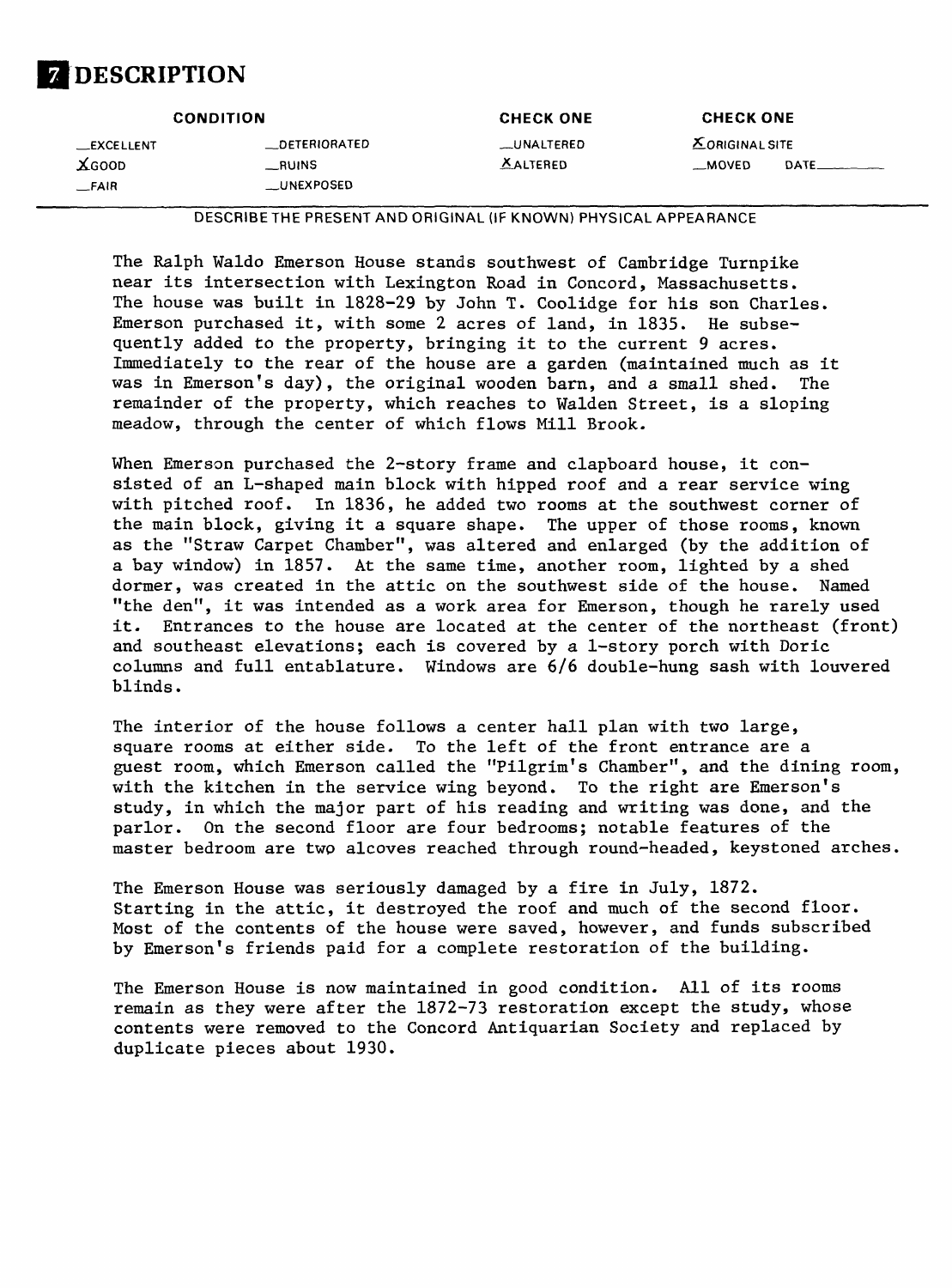# **SIGNIFICANCE**

| <b>SPECIFIC DATES</b> | $1828 - 29$ ; $1835 - 82$ | <b>BUILDER/ARCHITECT</b>                         | not known              |                          |
|-----------------------|---------------------------|--------------------------------------------------|------------------------|--------------------------|
|                       |                           | $\Box$ INVENTION                                 |                        |                          |
| $-1900-$              | COMMUNICATIONS            | <b>INDUSTRY</b>                                  | POLITICS/GOVERNMENT    | $\equiv$ OTHER (SPECIFY) |
| $X_{1800-1899}$       | $\equiv$ COMMERCE         | _EXPLORATION/SETTLEMENT                          | <b>_PHILOSOPHY</b>     | _TRANSPORTATION          |
| $-1700-1799$          | $\_$ ART                  | <b>ENGINEERING</b>                               | __MUSIC                | $-$ THEATER              |
| $-1600 - 1699$        | <b>_ARCHITECTURE</b>      | <b>EDUCATION</b>                                 | MILITARY               | _SOCIAL/HUMANITARIAN     |
| $-1500 - 1599$        | <b>AGRICULTURE</b>        | <b>ECONOMICS</b>                                 | <b>XLITERATURE</b>     | <b>SCULPTURE</b>         |
| $-1400-1499$          | ARCHEOLOGY-HISTORIC       | CONSERVATION                                     | $-LAW$                 | $\equiv$ SCIENCE         |
| <b>__PREHISTORIC</b>  | ARCHEOLOGY-PREHISTORIC    | COMMUNITY PLANNING                               | LANDSCAPE ARCHITECTURE | RELIGION                 |
| PERIOD                |                           | AREAS OF SIGNIFICANCE -- CHECK AND JUSTIFY BELOW |                        |                          |
|                       |                           |                                                  |                        |                          |

#### STATEMENT OF SIGNIFICANCE

This large but unpretensious frame house was the home of the noted poet, essayist and philosopher Ralph Waldo Emerson from the time of his second marriage in 1835 until his death in 1882. All of his major works, including Nature (1836), "The American Scholar" (1837), the two volumes of Essays (1841, 1844), Representative Men (1850), and English Traits (1856), were prepared here. Though most famous during his lifetime as a lecturer, Emerson is now best known for his essays, most often adapted from his lectures, which express his personal transcendental philosophy of an organic universe predicated not only on the power of man to change things but on the goodness of change itself.

The house, which Emerson purchased, had been constructed in 1828-29. Seriously damaged by fire in 1872, it was immediately restored, largely by private subscriptions from Emerson's friends. Following the deaths of Emerson's wife and children, the last of them in 1930, the Ralph Waldo Emerson Memorial Association was created to administer the property. The house is furnished as it was during Emerson's lifetime with the exception of the study, the original contents of which have been removed to the Concord Antiquarian Society. The Emerson House is open to the public from April 15 to October 31, 10 a.m. to 5 p.m. Monday through Saturday, 2 to 5 p.m. Sunday.

#### BIOGRAPHICAL SUMMARY

Ralph Waldo Emerson, born in Boston on May 25, 1803, was the descendant of a long line of ministers. His father William, pastor of Boston's First Church, died in 1811, leaving Emerson's mother to bring up five sons in financial difficulty. In 1814, the family moved to Concord, where Emerson's mother and his aunt, Mary Moody Emerson, raised the children with an eye to the education and vocation dictated by their ancestry.

Emerson was sent to Boston Latin School and then, by means of scholarships and part-time teaching, was able to attend Harvard College, graduating in 1821. In order to save money for attending Harvard Divinity School and to help pay for the education of his younger brothers, he taught for the next four years in the girls' school established by his older brother William. Emerson entered the Divinity School in 1825 and was licensed for the ministry the following year. However, family circumstances and his own poor health as well as financial difficulty delayed his career. In 1829, Emerson was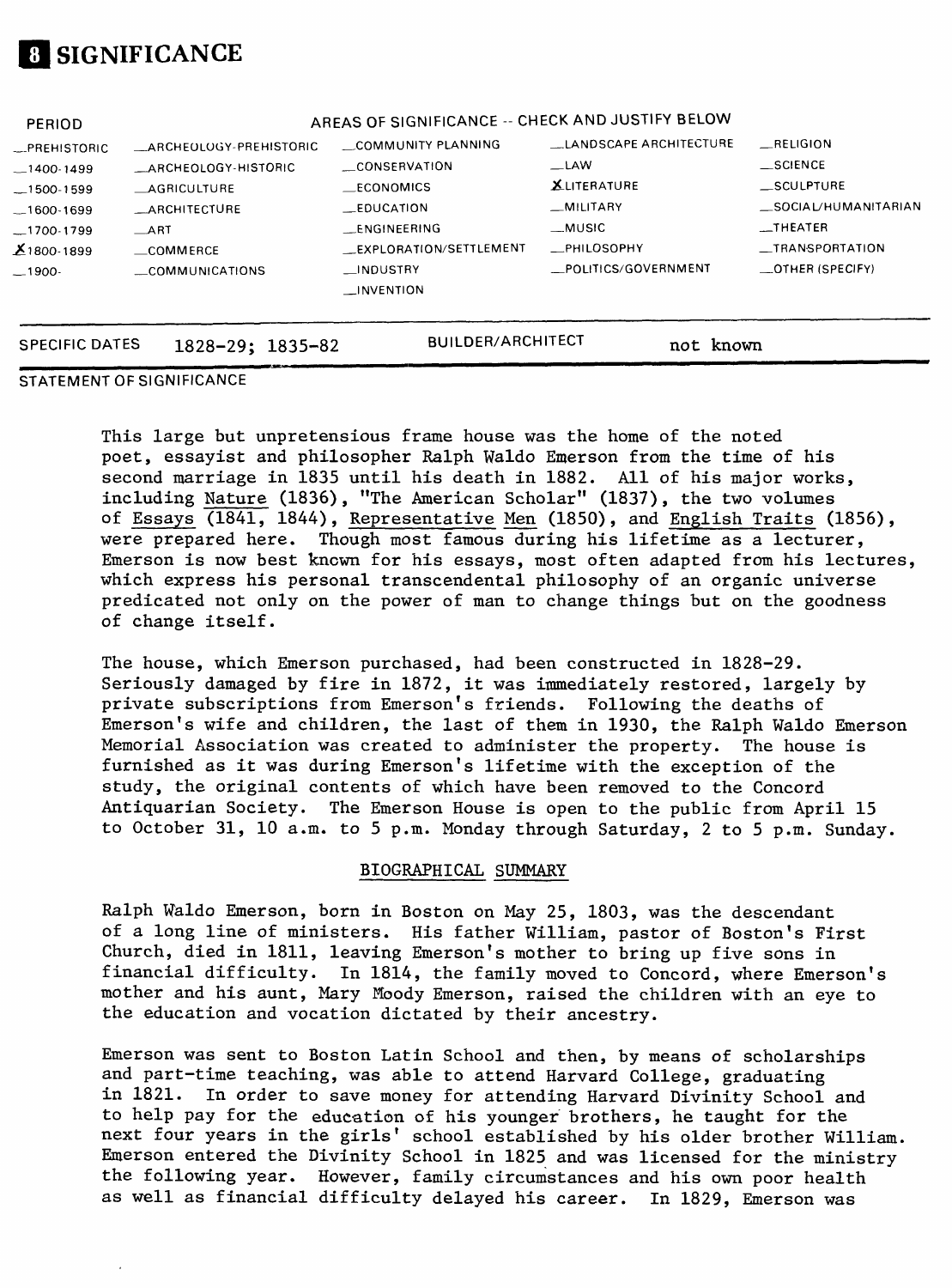## **9 MAJOR BIBLIOGRA-HICAL REFERENCES**

| Cabot, James E. A Memoir of Ralph Waldo Emerson(1887).                                       |  |  |  |  |
|----------------------------------------------------------------------------------------------|--|--|--|--|
| Emerson, Edward W., ed. The Complete Works of Ralph Waldo Emerson (1903-04).                 |  |  |  |  |
| Emerson, Edward W. and W.E. Forbes, ed. The Journals of Ralph Waldo Emerson<br>$(1909-14)$ . |  |  |  |  |
| Rusk, Ralph L. ed. The Letters of Ralph Waldo Emerson (1939).                                |  |  |  |  |
| . The Life of Ralph Waldo Emerson (1949).                                                    |  |  |  |  |
|                                                                                              |  |  |  |  |

#### **LOGEOGRAPHICAL DATA**

ACREAGE OF NOMINATED PROPERTY  $9.0$ UTM REFERENCES

|                        | 71 A<br>، ۵۰  |                        |     |
|------------------------|---------------|------------------------|-----|
| ZONE<br><b>EASTING</b> | NOR.<br>THING | <b>FASTING</b><br>ZONE | N f |
|                        | ----------    |                        |     |

VERBAL BOUNDARY DESCRIPTION (indicated in red on the attached assessors map): beginning at the intersection of the southern curbline of Cambridge Turnpike and the eastern line of Parcel 239, owned by the Town of Concord; thence, along the eastern lines of Parcels 239, 238, and 240, owned by the Town of Concord, to the northern curbline of Walden Street; thence, along said northern curbline to the western line of Parcel 246; thence, along said western line to its intersection witthe southern line of Parcel 242; thence, along the southern and western(continued)

LIST ALL STATES AND COUNTIES FOR PROPERTIES OVERLAPPING STATE OR COUNTY BOUNDARIES

| <b>STATE</b> | CODE | <b>COUNTY</b> | CODE |
|--------------|------|---------------|------|
| <b>STATE</b> | CODE | COUNTY        | CODE |

#### **III** FORM PREPARED BY

| NAME / TITLE<br>pared by J. Walter Coleman, Historian, 10/19/61                                                                                                                                                                                                                                                                                                        |                                        | POIIy M. Rettig, Historian, Landmark Review Project; original form pre- |            |
|------------------------------------------------------------------------------------------------------------------------------------------------------------------------------------------------------------------------------------------------------------------------------------------------------------------------------------------------------------------------|----------------------------------------|-------------------------------------------------------------------------|------------|
| <b>ORGANIZATION</b>                                                                                                                                                                                                                                                                                                                                                    |                                        | DATE                                                                    |            |
| Historic Sites Survey, NPS                                                                                                                                                                                                                                                                                                                                             |                                        | 2/18/75                                                                 |            |
| <b>STREET &amp; NUMBER</b>                                                                                                                                                                                                                                                                                                                                             |                                        | <b>TELEPHONE</b>                                                        |            |
| 1100 L. Street, N.W.                                                                                                                                                                                                                                                                                                                                                   |                                        | 202-523-5464                                                            |            |
| <b>CITY OR TOWN</b>                                                                                                                                                                                                                                                                                                                                                    |                                        | <b>STATE</b>                                                            |            |
| Washington 20240                                                                                                                                                                                                                                                                                                                                                       |                                        | District of Columbia                                                    |            |
| <b>IZSTATE HISTORIC PRESERVATION OFFICER CERTIFICATION</b>                                                                                                                                                                                                                                                                                                             |                                        |                                                                         |            |
|                                                                                                                                                                                                                                                                                                                                                                        |                                        | THE EVALUATED SIGNIFICANCE OF THIS PROPERTY WITHIN THE STATE IS:        |            |
| NATIONAL <sub>_</sub>                                                                                                                                                                                                                                                                                                                                                  | $STATE$ <sub>_____</sub>               | LOCAL                                                                   |            |
| As the designated State Historic Preservation Officer for the National Historic Preservation Act of 1966 (Public Law 89-665). I<br>hereby nominate this property for inclusion in the National Register and certify that it has been-evaluated according to the<br>criteria and procedures set forth by the National Park Service.<br>FEDERAL REPRESENTATIVE SIGNATURE | N/A National Historic Landmark         | Deciments $\cancel{\mu_1}$ 29, 1962                                     |            |
| <b>TITLE</b>                                                                                                                                                                                                                                                                                                                                                           |                                        |                                                                         |            |
| <b>FOR NPS USE ONLY</b><br><b>I HEREBY CERTIFY THAT THIS PROPERTY IS INCLUDED IN THE NATIONAL REGISTER</b>                                                                                                                                                                                                                                                             | <b>HATIONAL HISTORIC</b><br>LANDMARKS) | Choi Kici (l<br>DATE CONVOID                                            | $\sqrt{2}$ |
| DIRECTOR, OFFICE OF ARCHEOLOGY AND HISTORIC PRESERVATION<br><b>ATTEST:</b>                                                                                                                                                                                                                                                                                             |                                        | DAI                                                                     |            |
| <b>KEEPER OF THE NATIONAL REGISTER</b>                                                                                                                                                                                                                                                                                                                                 |                                        |                                                                         |            |
|                                                                                                                                                                                                                                                                                                                                                                        |                                        | Acting                                                                  |            |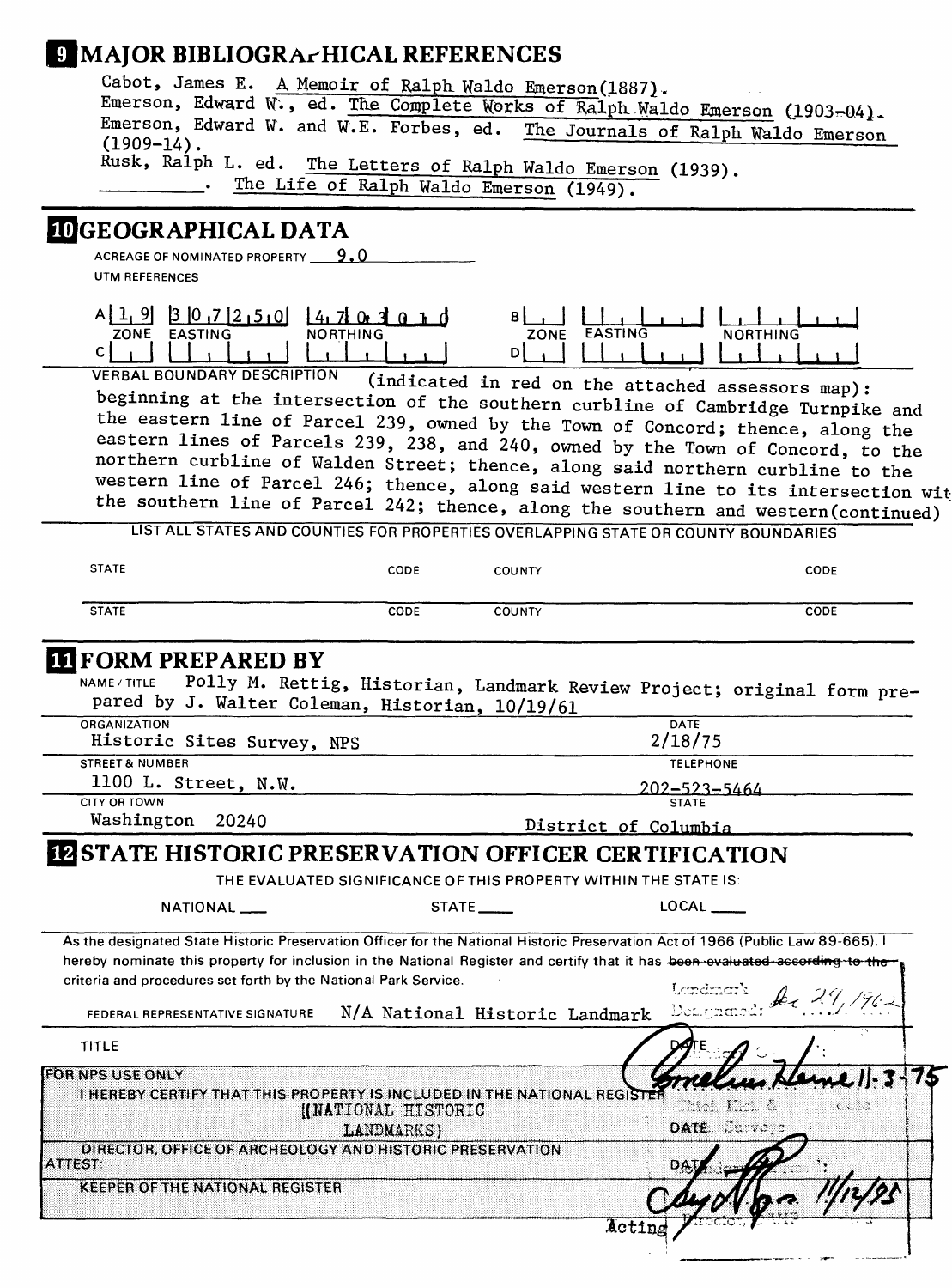ANATIONAL INSTORIC

**UNITED STATES DEPARTMENT OF THE IN IERIOR NATIONAL PARK SERVICE**

FOR NPS USE ONLY

**RECEIVED** 

## **NATIONAL REGISTER OF HISTORIC PLACES INVENTORY -- NOMINATION FORM**

**DATE ENTERED** 

**CONTINUATION SHEET 1** ITEM NUMBER 8 PAGE

 $\overline{2}$ 

ordained as minister of the Second Church in Boston. That same year, he married Ellen Tucker of New Hampshire.

Though Emerson rapidly won a reputation for his eloquence in the pulpit, he was unable to cope with routine pastoral demands and, more significantly, began to repudiate the restricting character of Christianity in general, which, in his view, failed to nuture the moral nature of man. Emerson's own sermons were unusually free of traditional doctrine; he divested Christianity of all external and historical supports, making its basis the individual's private intuition of moral law and its test a life of virtue and character. An opponent of all forms, he wanted a freer and larger sphere of influence and, following his wife's death in 1831, abruptly resigned his pastorate.

In 1832 Emerson traveled to Europe where he became more closely acquainted with the philosophy of German idealism and talked with Landor, Mill, Wordsworth, Coleridge, and Carlyle; his meeting with the latter led to a correspondence which lasted almost forty years. At home again in 1833, he established himself as a lyceum lecturer, beginning with courses in natural history and biography. In 1834 he returned to Concord and the following year, in preparation for his marriage to Lydia Jackson of Plymouth, Massachusetts, purchased the house in which he would live for the rest of his life. There he settled into a quiet domestic routine of writing in the morning, walking alone in the afternoon, and talking with his family and friends in the evening-a pattern interrupted only by travel and lecture engagements.

Emerson had begun in 1833 to work on an explanation of his personal philosophy, which he published anonymously in 1836 in the form of a short book entitled Nature; this was his essential statement and all of his subsequent work was an extension, amplification or amendment of the ideas it affirmed. The heart of Emerson's philosophy, as the title of his book suggests, was the organic concept, a belief in a living nature still in the process of becoming, a nature immanent with spirit, fulfilling the ideas of God and also capable of fulfilling the ideas of man. In this Emersonian conception, man was not estranged from nature, but intimate with her, sharing the flow of her spiritual tides, and able, by means of his own creative powers of perception, to grasp her law and, thereby, with his ideas, to be himself a creator of the as-yet-unformed future. The essential and liberating idea °f Nature, to be applied in Emerson's later work to all aspects of human life, was that by his own constitution and by the corresponding constitution of the universe, man was not the victim of his environment. Mind, not matter, was supreme. Ideas were sovereign,and with them as his instruments man could shape the universe to his needs.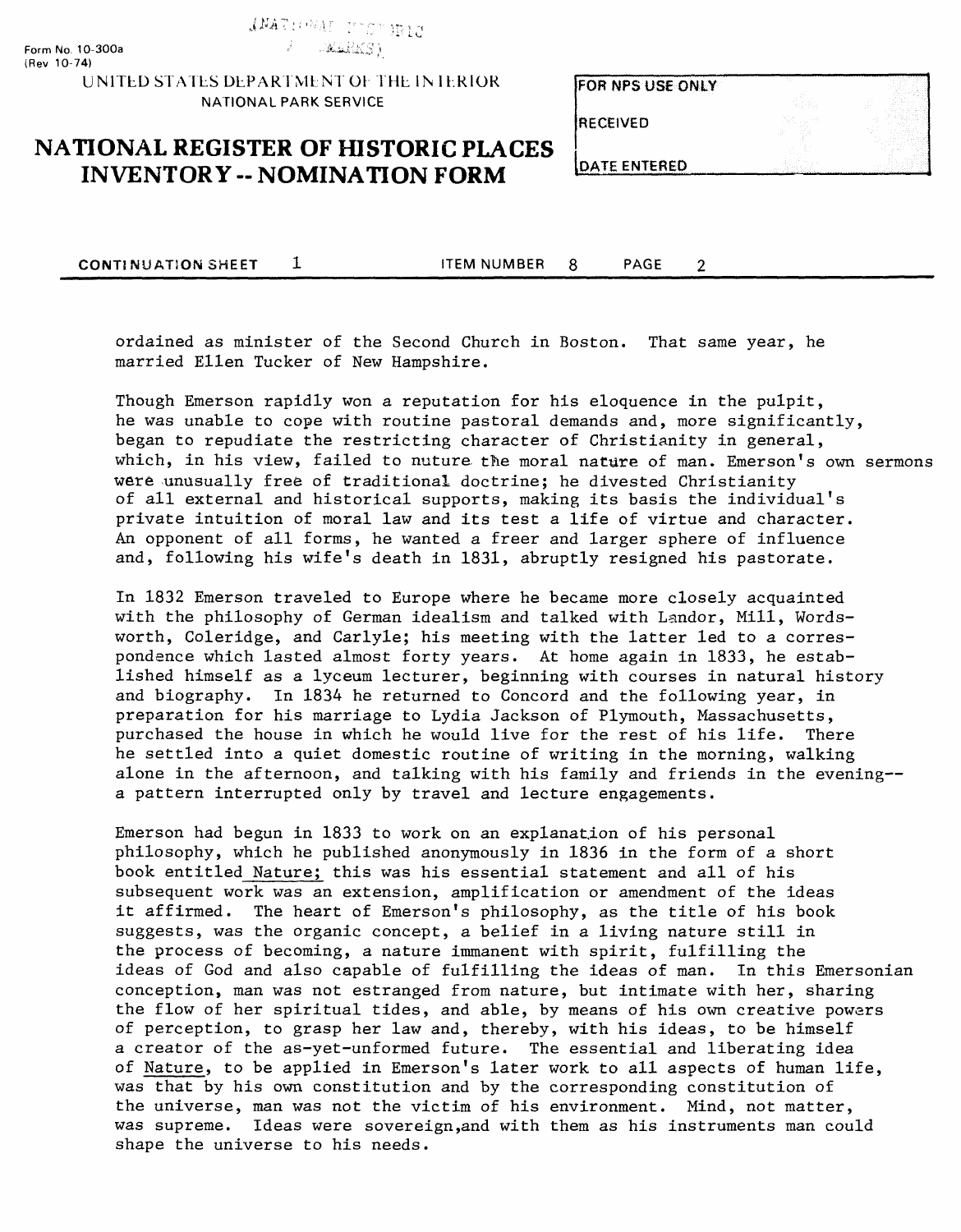STORIC LANCITAM). **Form No 1 0-300a (Rev 10-74)** LANDMARKS) UNITED STATES DEPARTMENT OF THE INTERIOR **NATIONAL PARK SERVICE**

| FOR NPS USE ONLY |  |
|------------------|--|
| <b>RECEIVED</b>  |  |
|                  |  |
| DATE ENTERED     |  |

# **NATIONAL REGISTER OF HISTORIC PLACES**<br>INVENTORY -- NOMINATION FORM

**CONTINUATION SHEET 2 ITEM NUMBER 3 PAGE** 3

Emerson translated Nature into specific terms in 1837 with his Phi Beta Kappa address at Harvard, "The American Scholar", which Oliver Wendell Holmes called "our intellectual Declaration of Independence". In that address, Emerson described the duties and resources of the liberated intellectual in America, who would fulfill his own genius by abandoning the traditional institutions of culture and in nature exploring the possibilities of his own new world. In effect, he put the scholar above the priest, making him the servant of truth whose duty was the "conversion of the world".

In 1836, Emerson had been instrumental in forming the group known as the Transcendental Club, which continued to meet regularly for discussion until 1843; its members included Bronson Alcott, Orestes Bronson, Theodore Parker, and James Freeman Clarke, and Henry David Thoreau was a frequent guest. When the group began to publish its magazine, The Dial, under the editorship of Margaret Fuller in July, 1840, Emerson became a major contributor. Between 1842 and the final appearance of The Dial in 1844, Emerson himself was its editor,though he was far more interested in the poetry and metaphysics which appeared in the magazine than in the practical aspects of the various reform programs it proposed.

Emerson consolidated his reputation with the publication of his two series of Essays in 1841, becoming for much of mid-century America the spokesman for a new religion which squared with the times even while supplying a method for criticizing them. In 1845 Emerson delivered the series of lectures which he published in 1850 as Representative Men and the next year issued his Poems. Though Emerson thought poetry the highest form of utterance and always referred to himself as a poet, he did not publish another volume of verse until 1867, when May-Day and Other Pieces appeared. On a lecture tour of England in 1847, Emerson visited Carlyle again and met Macaulay, Thackeray, Dickens, and Tenneyson; the trip provided the basis for a series of lectures delivered the next season and published in 1856 as English Traits.

Emerson's chief occupation during the 1850's was politics. He had opposed the annexation of Texas and the Fugitive-Slave Law and now filled his journal with comments on the great issue rapidly dividing the country. He advocated sending arms to the anti-slavery faction in Kansas, made a number of antislavery speeches, and championed John Brown when the latter arrived at Concord in 1857.

Emerson continued with his lecturing and, to some extent, his writing after 1860 but, with the exception of May-Day, his work was marked by waning powers. He acknowledged this in "Terminus", written in 1866: "It is time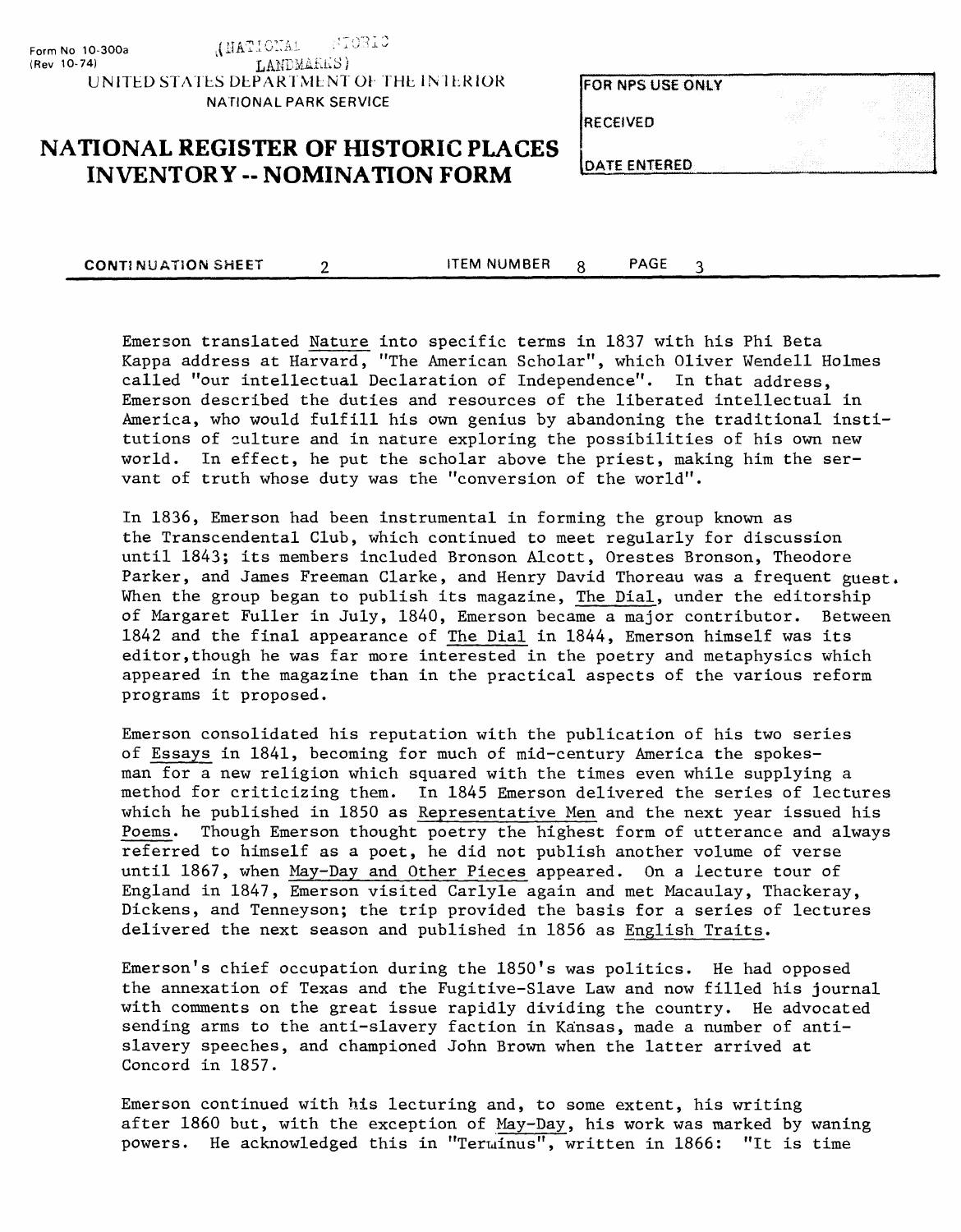Form No. 10-300a (Rev. 10-74)

HISTORIC

 $L = m \text{DM4K}$ K $S$ 

UNITED STATES DEPARI MEN I Ol THE IN IERIOR NATIONAL PARK SERVICE

**FOR NPS USE ONLY** 

### **NATIONAL REGISTER OF HISTORIC PLACES INVENTORY - NOMINATION FORM**

| <b>RECEIVED</b>      |  |
|----------------------|--|
|                      |  |
| <b>JDATE ENTERED</b> |  |

**CONTINUATION SHEET 3** ITEM NUMBER 8 PAGE 4

> to be old/ To take in sail...Contract thy firament/ To compass of a tent". When his home was seriously damaged by fire in July, 1872, James Russell Lowell and other friends provided funds to make good the loss and to allow Emerson a vacation while work on the house was completed. He visited Europe, satisfied an old desire to see the Valley of the Nile, and then retired to Concord where he spent his remaining years. Emerson attempted some further writing—Letters and Social Aims was published in 1876, but only after James Elliot Cabot had been called in to sort out the muddled manuscripts—but in general he slid into a serene and dignified senility, which ended with his death in April, 1882.

> Following the deaths of Emerson's wife and children, the last of which occurred in 1930, the Ralph Waldo Emerson Memorial Association was formed to preserve the poet's house at Concord. Concern for the safety of the contents of Emerson's study prompted their removal to the nearby headquarters of the Concord Antiquarian Society. With that exception, the house and its furnishings remain as they were after the restoration of 1872-73.